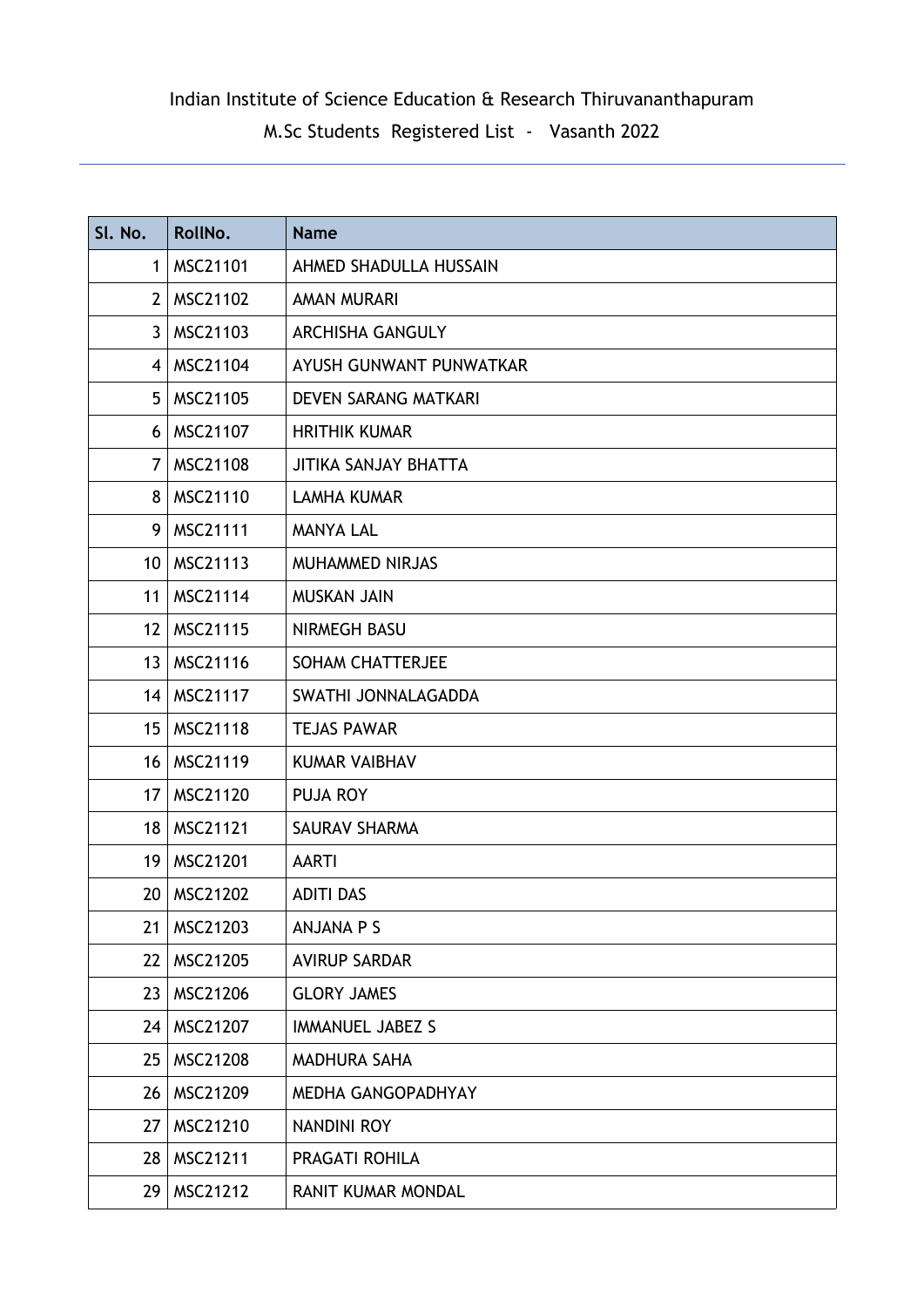## Indian Institute of Science Education & Research Thiruvananthapuram

# M.Sc Students Registered List - Vasanth 2022

| 30              | MSC21213      | <b>SHIPRA CHAUHAN</b>     |
|-----------------|---------------|---------------------------|
| 31              | MSC21214      | SHIVANI MISHRA            |
|                 | 32   MSC21215 | SHUBHADEEP SAHA           |
|                 | 33   MSC21216 | SUDESHNA SAMANTARAY       |
|                 | 34   MSC21217 | <b>SURAJ KANOO</b>        |
| 35 <sub>1</sub> | MSC21218      | <b>UDITA CHOUDHURY</b>    |
|                 | 36   MSC21219 | <b>URSHITA GANDHI</b>     |
|                 | 37   MSC21301 | ANANDA MUKHERJEE          |
|                 | 38   MSC21302 | ARANNYA BHATTACHERJEE     |
|                 | 39   MSC21303 | <b>ASHIM BARMAN</b>       |
| 40              | MSC21304      | <b>ASHISH KUJUR</b>       |
| 41              | MSC21306      | <b>CHETAN S THARKOTI</b>  |
| 42              | MSC21308      | <b>DEVIKA SANTHOSH</b>    |
|                 | 43   MSC21309 | <b>JANMENJOY KUMAR</b>    |
|                 | 44   MSC21310 | <b>JOEL SLEEBA</b>        |
| 45              | MSC21311      | NIRMAL RAWAT              |
|                 | 46   MSC21312 | PALLABI BERA              |
| 47              | MSC21313      | PILLAI ADITHYA SATYENDRA  |
| 48              | MSC21314      | POUCHUNGONG GANGMEI       |
| 49              | MSC21315      | <b>RAHUL GHOSH</b>        |
|                 | 50   MSC21316 | SACHIN PARAMANIK          |
| 51              | MSC21317      | <b>SAPTAK DAS</b>         |
| 52              | MSC21318      | <b>SATTVIK GOEL</b>       |
| 53              | MSC21319      | SIYAD RAHMAN, M           |
|                 | 54   MSC21320 | <b>SUMAN MONDAL</b>       |
| 55              | MSC21321      | <b>SUSMITA NANDY</b>      |
| 56              | MSC21322      | <b>SWATI BALIRAM PATE</b> |
| 57              | MSC21401      | ABHINAV GOVINDAN IYER     |
| 58              | MSC21403      | <b>ANAGHA KV</b>          |
| 59              | MSC21404      | <b>BHARGAV RAJBONGSHI</b> |